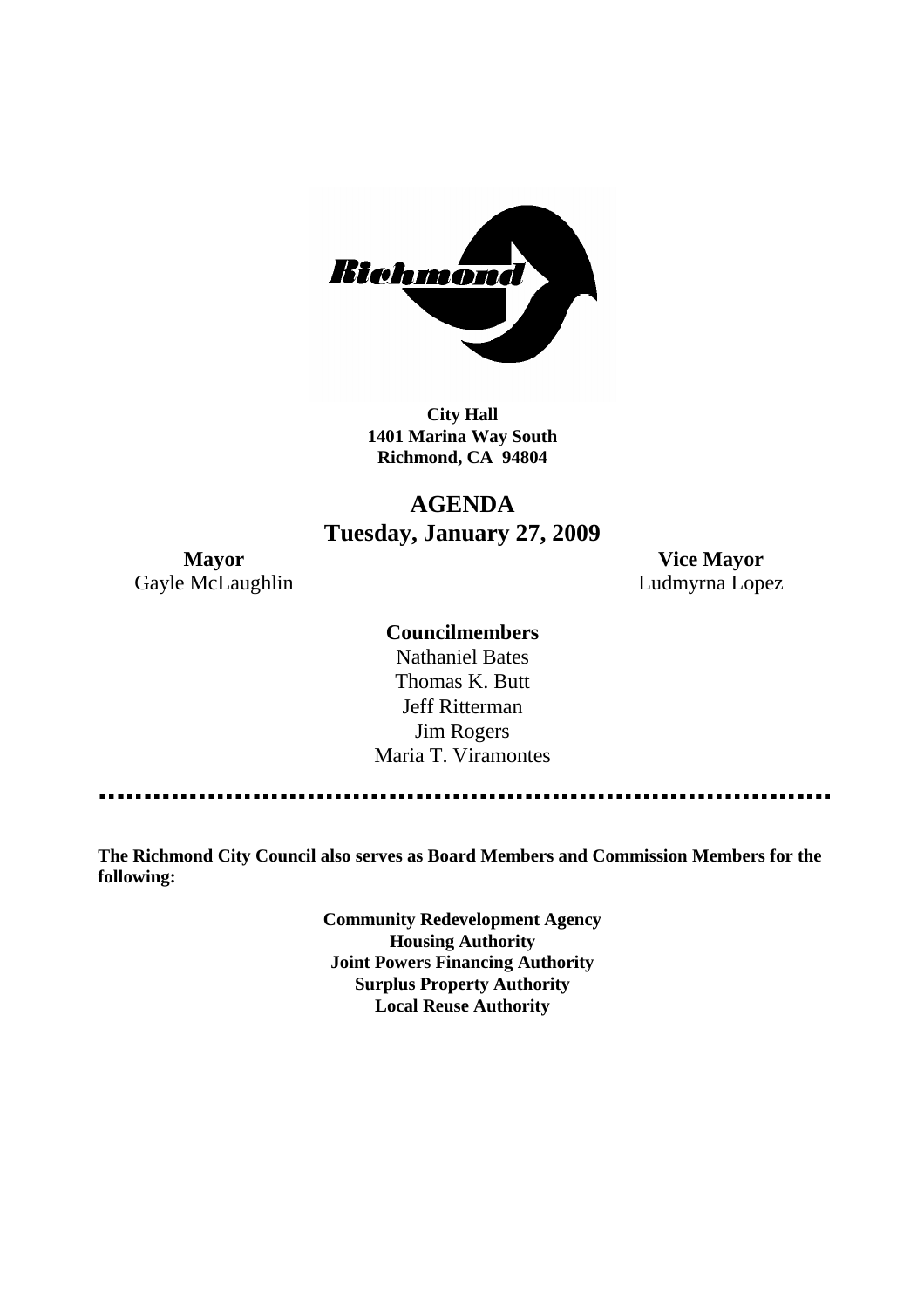# **MEETING PROCEDURES**

The City of Richmond encourages community participation at its City Council meetings and has established procedures that are intended to accommodate public input in a timely and time-sensitive way. As a courtesy to all members of the public who wish to participate in City Council meetings, please observe the following procedures:

**PUBLIC COMMENT ON AGENDA ITEMS:** Anyone who desires to address the City Council on items appearing on the agenda must complete and file a pink speaker's card with the City Clerk **prior** to the City Council's consideration of the item. Once the City Clerk has announced the item and discussion has commenced, no person shall be permitted to speak on the item other than those persons who have submitted their names to the City Clerk. Your name will be called when the item is announced for discussion. **Each speaker will be allowed TWO (2) MINUTES to address the City Council on NON-PUBLIC HEARING items listed on the agenda.**

**OPEN FORUM FOR PUBLIC COMMENT:** Individuals who would like to address the City Council on matters not listed on the agenda or on **Presentations, Proclamations and Commendations, Report from the City Attorney, or Reports of Officers** may do so under Open Forum. All speakers must complete and file a pink speaker's card with the City Clerk **prior** to the commencement of Open Forum. **The amount of time allotted to individual speakers shall be determined based on the number of persons requesting to speak during this item. The time allocation for each speaker will be as follows: 15 or fewer speakers, a maximum of 2 minutes; 16 to 24 speakers, a maximum of 1 and one-half minutes; and 25 or more speakers, a maximum of 1 minute.**

## **SPEAKERS ARE REQUESTED TO OCCUPY THE RESERVED SEATS IN THE FRONT ROW BEHIND THE SPEAKER'S PODIUM AS THEIR NAME IS ANNOUNCED BY THE CITY CLERK.**

**CONSENT CALENDAR:** Consent Calendar items are considered routine and will be enacted, approved or adopted by one motion unless a request for removal for discussion or explanation is received from the audience or the City Council. A member of the audience requesting to remove an item from the Consent Calendar must complete and file a speaker's card with the City Clerk **prior to the City Council's consideration of Item C, Agenda Review.** An item removed from the Consent Calendar may be placed anywhere on the agenda following the City Council's agenda review.

*The City Council's adopted Rules of Procedure recognize that debate on policy is healthy; debate on personalities is not. The Chairperson has the right and obligation to cut off discussion that is too personal, too loud, or too crude.*

**\*\*\*\*\*\*\*\*\*\*\*\*\*\*\*\*\*\*\*\*\*\*\*\*\*\*\*\*\*\*\*\*\*\*\*\*\*\*\*\*\*\*\*\*\*\*\*\*\*\*\*\*\*\*\*\*\*\***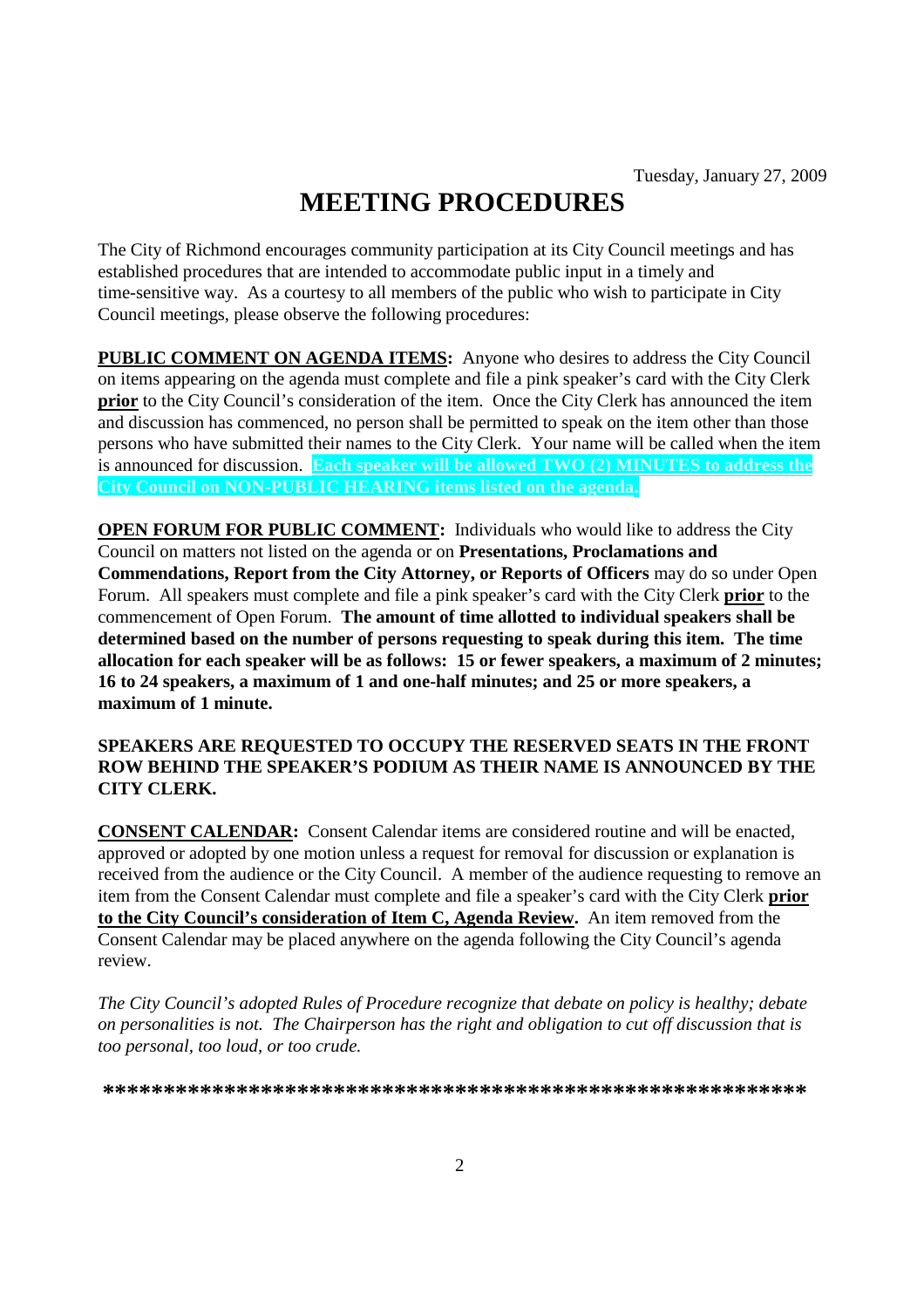Tuesday, January 27, 2009

## **EVENING OPEN SESSION**

5:30 p.m.

## **A. ROLL CALL**

## **B. PUBLIC COMMENT**

## **C. ADJOURN TO CLOSED SESSION**

## **CLOSED SESSION**

### Shimada Room of City Hall

## **A. CITY COUNCIL**

**A-1.** CONFERENCE WITH LEGAL COUNSEL - ANTICIPATED LITIGATION (Initiation of litigation pursuant to Subdivision (c) of Section 54956.9):

One case.

**\*\*\*\*\*\*\*\*\*\*\*\*\*\*\*\*\*\*\*\*\*\*\*\*\*\*\*\*\*\*\*\*\*\*\*\*\*\*\*\*\*\*\*\*\*\*\*\*\*\*\*\*\*\*\*\*\*\***

## **SPECIAL MEETING CITY COUNCIL**

7:00 p.m.

## **A. ROLL CALL**

## **B. STATEMENT OF CONFLICT OF INTEREST**

## **C. AGENDA REVIEW**

### **D. STATE OF THE CITY ADDRESS**

**D-1.** Presentation of Mayor's State of the City Address - Mayor's Office (Mayor McLaughlin 620-6503).